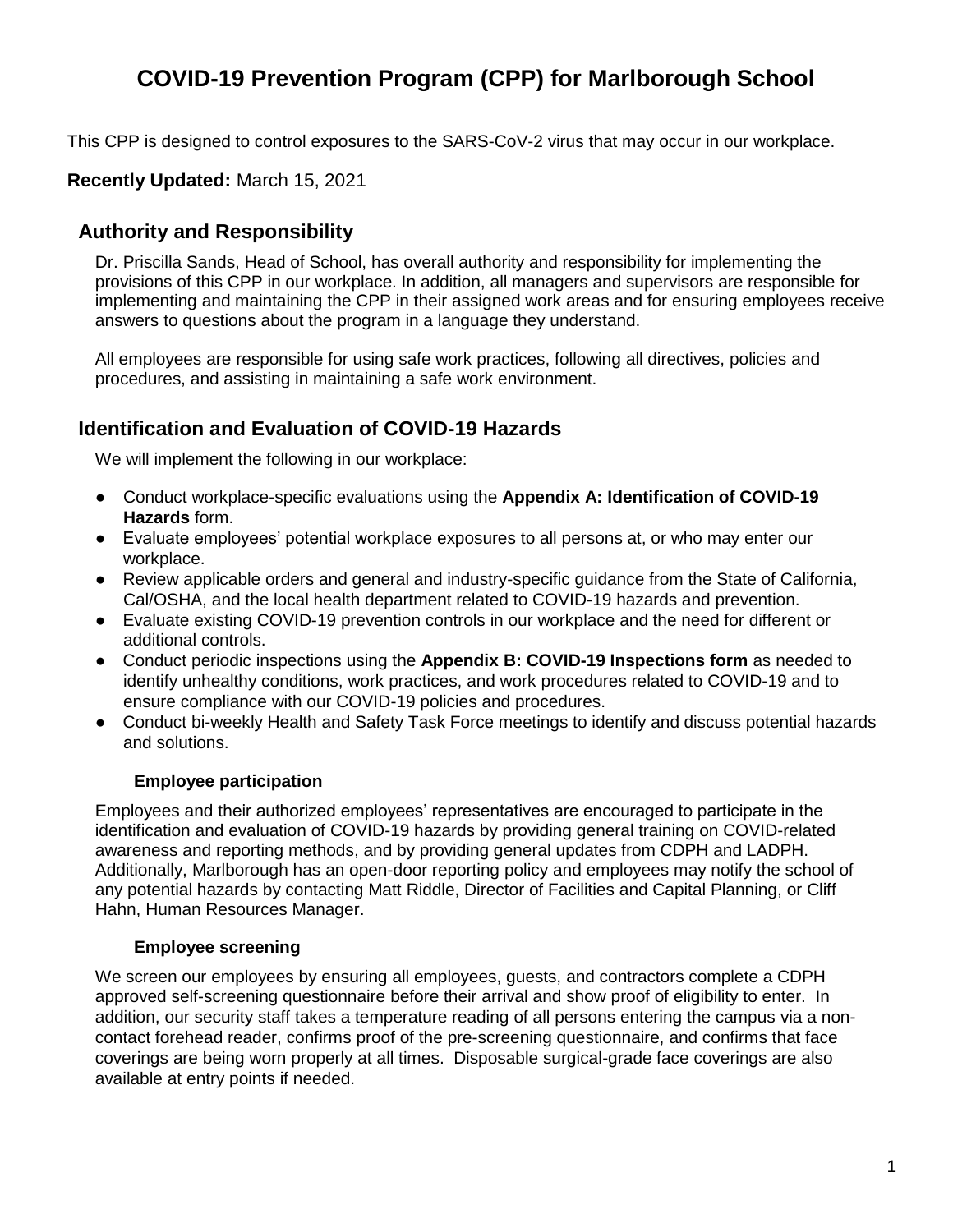### **Correction of COVID-19 Hazards**

Unsafe or unhealthy work conditions, practices or procedures will be documented on the **Appendix B: COVID-19 Inspections** form, and corrected in a timely manner based on the severity of the hazards, as follows:

The hazard and its severity level will be documented and analyzed by the Director of Facilities and Capital Planning in consultation with the facilities personnel. The Director will identify appropriate corrective measures, including a time frame to correct each hazard. This information will be maintained by Health and Safety Task Force and communicated to School management on a monthly basis to ensure timely correction and appropriate follow-up as needed.

## **Control of COVID-19 Hazards**

#### **Physical Distancing**

Where possible, we ensure at least six feet of physical distancing at all times in our workplace by:

- $\bullet$  Eliminating the need for workers to be in the workplace  $-e.g.,$  telework or other remote work arrangements.
- Reducing the number of persons in an area at one time, including visitors.
- Appropriate signage and visual cues, including floor markings, to indicate where employees and students should be located or their direction and path of travel.
- Reference section [3205\(](https://www.dir.ca.gov/title8/3205.html)c)(6) for details.

#### **Face Coverings**

We provide clean, undamaged face coverings and ensure they are properly worn by employees over the nose and mouth when indoors, and when outdoors and less than six feet away from another person, including non-employees, and where required by orders from the California Department of Public Health (CDPH) or local health department. While most community members bring their own face covering from home, Marlborough School also has available additional face coverings upon request. The School also encourages employees and students to report anyone who is out of compliance with our face-covering protocols directly to the Human Resources Manager or the Director of Facilities and Capital Planning.

The following are exceptions to the use of face coverings in our workplace:

- When an employee is alone in a room.
- While eating and drinking at the workplace, provided employees are at least six feet apart and outside air supply to the area, if indoors, has been maximized to the extent possible.
- Employees who cannot wear face coverings due to a medical or mental health condition or disability, or who are hearing-impaired or communicating with a hearing-impaired person. Alternatives will be considered on a case-by-case basis.
- Specific tasks that cannot feasibly be performed with a face covering, where employees will be kept at least six feet apart.

Any employee not wearing a face covering, face shield with a drape or other effective alternative, or respiratory protection, for any reason, shall be at least six feet apart from all other persons unless the unmasked employee is tested at least twice weekly for COVID-19.

Click **[here](https://resources.finalsite.net/images/v1615865282/marlborough/e017t63s1yiazs74vlmu/Link-COVID19AdditionalGuidanceandInformationonFaceCoverings.pdf)** for additional guidance and information on face coverings.

#### **Engineering Controls**

We implement the following measures for situations where we cannot maintain at least six feet between individuals: Plexiglass partitions at main reception desk and at employee lounge tables (eating outside is strongly suggested).

We maximize, to the extent feasible, the quantity of outside air for our buildings with mechanical or natural ventilation systems by: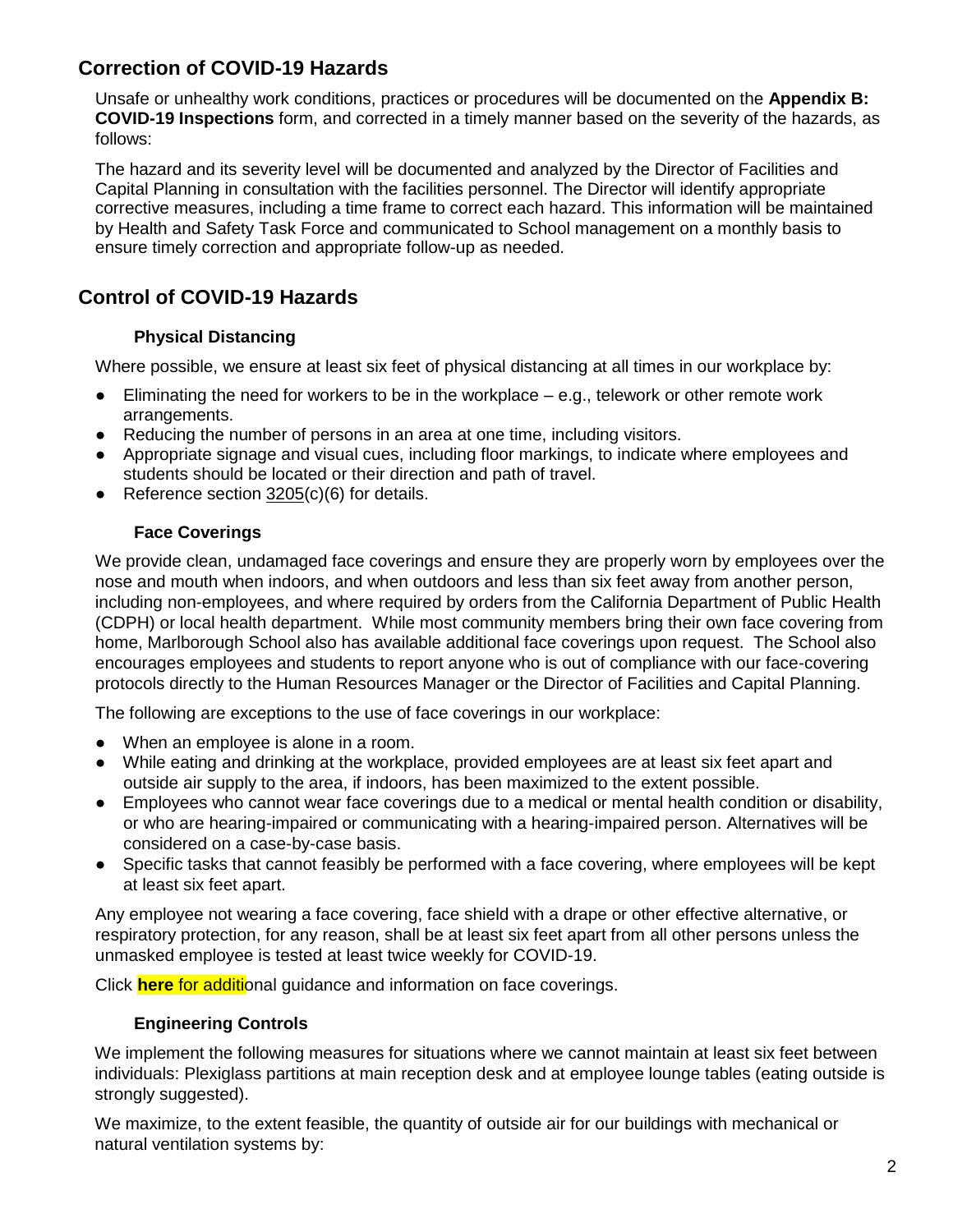- Setting rooftop economizers to a minimum of 30% outside intake; weather conditions permitting.
- Carrying out a robust preventative and responsive maintenance program with in-house and contracted vendors. All findings are documented and repairs, if necessary, are completed within 72 hours.
- Installing Maximum Efficiency Rating Value (MERV) 13-rated air filters on all existing HVAC units. This type of air filtration is the highest possible rated system which is compatible with our existing systems.

#### **Cleaning and Disinfecting**

We implement the following cleaning and disinfection measures for frequently touched surfaces:

- Custodial crews are given ample time at the beginning and end of each day to disinfect all areas of use. Proper supplies are ordered and maintained throughout the shift lead and regional management.
- Personnel using disinfectant foggers are deployed at the end of each workday to address high-touch areas. A non-toxic agent (hypochlorous acid) is used in such areas along with appropriate PPE.
- Updated COVID-specific cleaning protocols are communicated via our COVID-19 Safety Plan (CSP) and their efficacy is discussed regularly in our Campus Health and Safety Task Force meetings.

Should we have a COVID-19 case in our workplace, we will implement the following procedures: per CDPH guidelines, any exposed area(s) will be closed off for a 24 hour period and deep cleaned by an independent contractor who specializes in contained-area cleaning and hazmat removal. Air scrubbing machines will remain in place for 24-48 hours after cleaning.

#### **Shared Tools, Equipment and Personal Protective Equipment (PPE)**

PPE must not be shared, e.g., gloves, goggles and face shields.

Items that employees come in regular physical contact with, such as phones, headsets, desks, keyboards, writing materials, instruments and tools must also not be shared, to the extent feasible. Where sharing is unavoidable or difficult to discourage, the items will be disinfected and sanitized regularly between uses by assigned custodial crew. In addition, disposable wipes are readily available throughout campus as are disinfectant stations for hand sanitizing.

Sharing of vehicles will be minimized to the extent feasible, and high-touch points (for example, steering wheel, door handles, seatbelt buckles, armrests, shifter, etc.) will be disinfected between users.

#### **Hand Sanitizing**

In order to implement effective hand sanitizing procedures, we:

- Converted regular handwashing sinks to touchless faucets whenever possible.
- Added touchless ADA-compliant mobile handwashing sinks to be assigned at high traffic areas.
- Assigned hand sanitizing stations along hallways and elevator entrances throughout campus.
- Converted science laboratories with multiple handwashing sinks to individual stations and added plexiglass partitions as a precautionary measure.
- Provided each employee with an effective hand sanitizer bottle containing methanol.
- Posted signage throughout campus to encourage employees to wash their hands for at least 20 seconds.

#### **Personal Protective Equipment (PPE) Used to Control Employees' Exposure to COVID-19**

We evaluate the need for PPE (such as gloves, goggles, and face shields) as required by CCR Title 8, section 3380, and provide such PPE as needed.

When it comes to respiratory protection, we evaluate the need in accordance with CCR Title 8 section 5144 when the physical distancing requirements are not feasible or maintained. See section [3205\(](https://www.dir.ca.gov/title8/3205.html)c)(E) for additional details.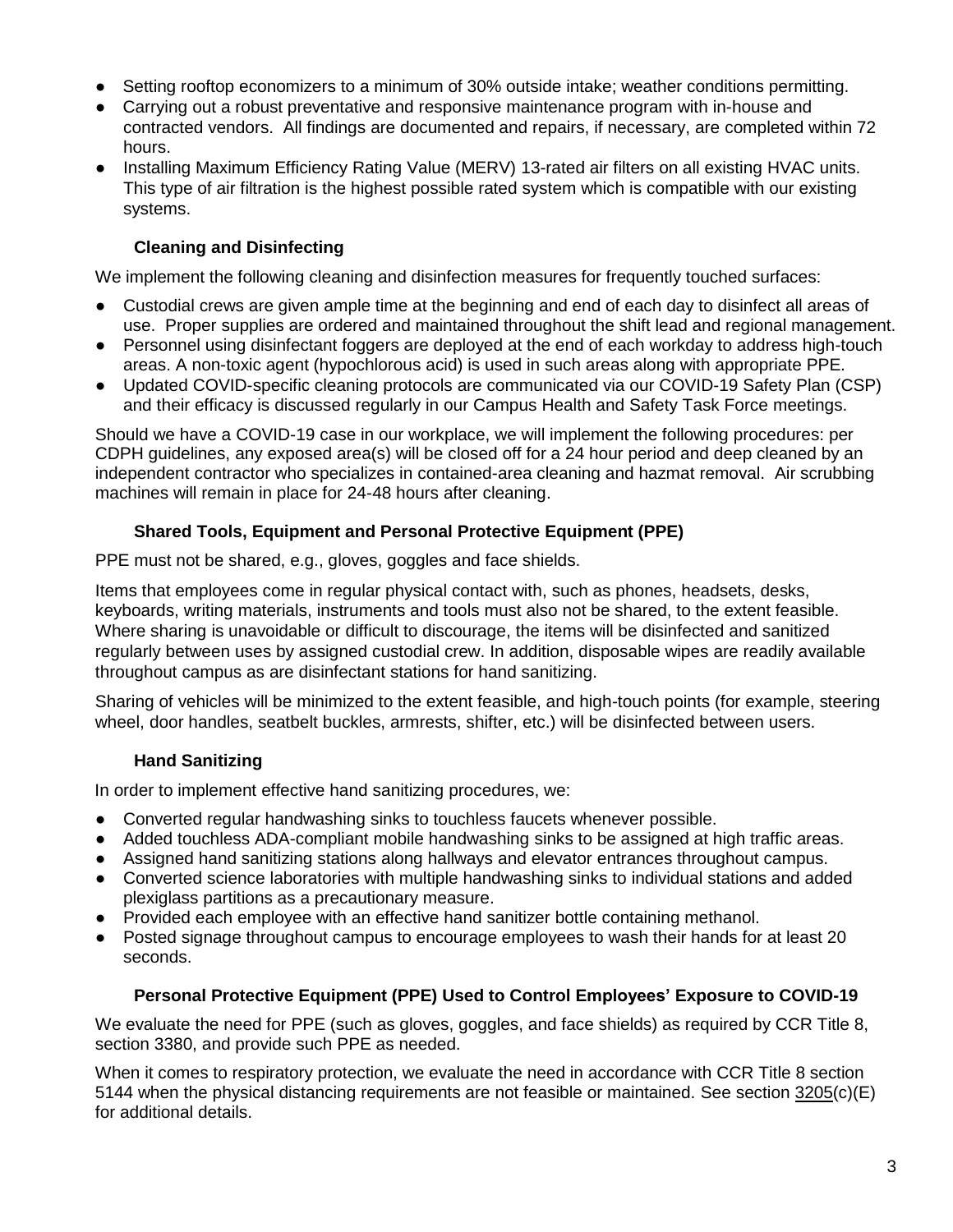#### This will be accomplished by using the **Appendix C: Investigating COVID-19 Cases** form.

Employees who had potential COVID-19 exposure in our workplace will be:

- 1. Upon immediate notification of a positive COVID-19 Case or Symptoms, communication between the designated COVID-19 response team will take place to further discuss the measures and next steps. If the case is identified as on campus, identified or suspected positive case and affected individuals in close contact will be appropriately separated to designated isolation holding space on campus.
- 2. If affected or potentially affected, the positive COVID-19 case, potentially positive COVID-19 case, close contacts and/or areas are identified, affected parties will be appropriately separated to designated quarantine holding space on campus and facilities management will decipher further cleaning and sterilization steps. Any potential cases, laboratory confirmed cases, and identified close contacts will be sent home and cleared from campus as soon as possible.
- 3. A meeting to further discuss symptoms, location, contact tracing, close contacts, and last date/time on campus will take place between the Director of Facilities/Capital Planning and the School Nurse/Campus Healthcare Provider, and the identified case or potential case. Immediate separation of the case from the school community to self-isolation at home if notification occurs while the case is on-site is implemented. In the event that self-isolation at home cannot occur in the moment, temporary, on-site isolation of the case will occur if arrangements are needed for the person's return to their home.
- 4. To further identify person(s) exposed to case(s) at school, and locations of the case, contact tracing utilizing the technology (AUXS, Google Forms) along with information from the close contacts of the identified case will be deciphered by the Director of Facilities/Capital Planning, the School Nurse/Campus Healthcare Provider, and the Human Resources Manager. Such communication will identify COVID-19 testing at no cost for the employee, via testing partnerships at the Los Angeles County Level and further testing partnerships with the school. Parties involved will be separated into three tier groups for further communication from the school with next steps for isolation, quarantine, or community wide memo information respective to their contact with the identified or potentially positive, symptomatic case.
- 5. Designated Covid-19 Compliance team will be made aware that communication for the case will be sent by the School Nurse/Campus Healthcare Provider.
- 6. Communication pertinent to their respective tier will go out to affected parties and Marlborough Community Members which includes LA County DPH regulations governing self-isolation and links to sites with further information for access to testing.
- 7. The School Nurse/Campus Healthcare Provider as designated liaison to DPH will refer information to LA County department of Public Health within 24 hours of case identification or in the event of an outbreak on campus or in the event of a cluster of cases (3 or more cases within 14 days) to the Department of Public Health via email at ACDC-Education@ph.lacounty.gov or by calling (888) 397-3993 or (213) 240-7821

| <b>Tier 0: Confirmed COVID-19</b><br><b>Positive/Suspected Positive</b><br>Case                                                                                              | <b>Tier 1: Close Contacts of COVID-19</b><br><b>Positive/Suspected Positive Case</b><br>during Infectious Period                                                                                                                                   | <b>Tier 2: Community at Large</b>                                                                                                                              |
|------------------------------------------------------------------------------------------------------------------------------------------------------------------------------|----------------------------------------------------------------------------------------------------------------------------------------------------------------------------------------------------------------------------------------------------|----------------------------------------------------------------------------------------------------------------------------------------------------------------|
| Includes all suspected<br>positive/confirmed<br>positive COVID-19<br>cases<br>Sent within 24 hours<br>of case identification<br>Includes request to<br>follow Home Isolation | Includes all close contacts<br>$\bullet$<br>(An individual who was<br>within 6 feet of the infected<br>person for more than 15<br>minutes over a period of 24<br>hours) of suspected<br>positive/confirmed positive<br>COVID-19 cases 2 days prior | Includes all<br>community members<br>at large<br>Includes last date,<br>$\bullet$<br>time, and location of<br>suspected<br>positive/confirmed<br>positive case |

#### **Communication Response Tiers and Communications**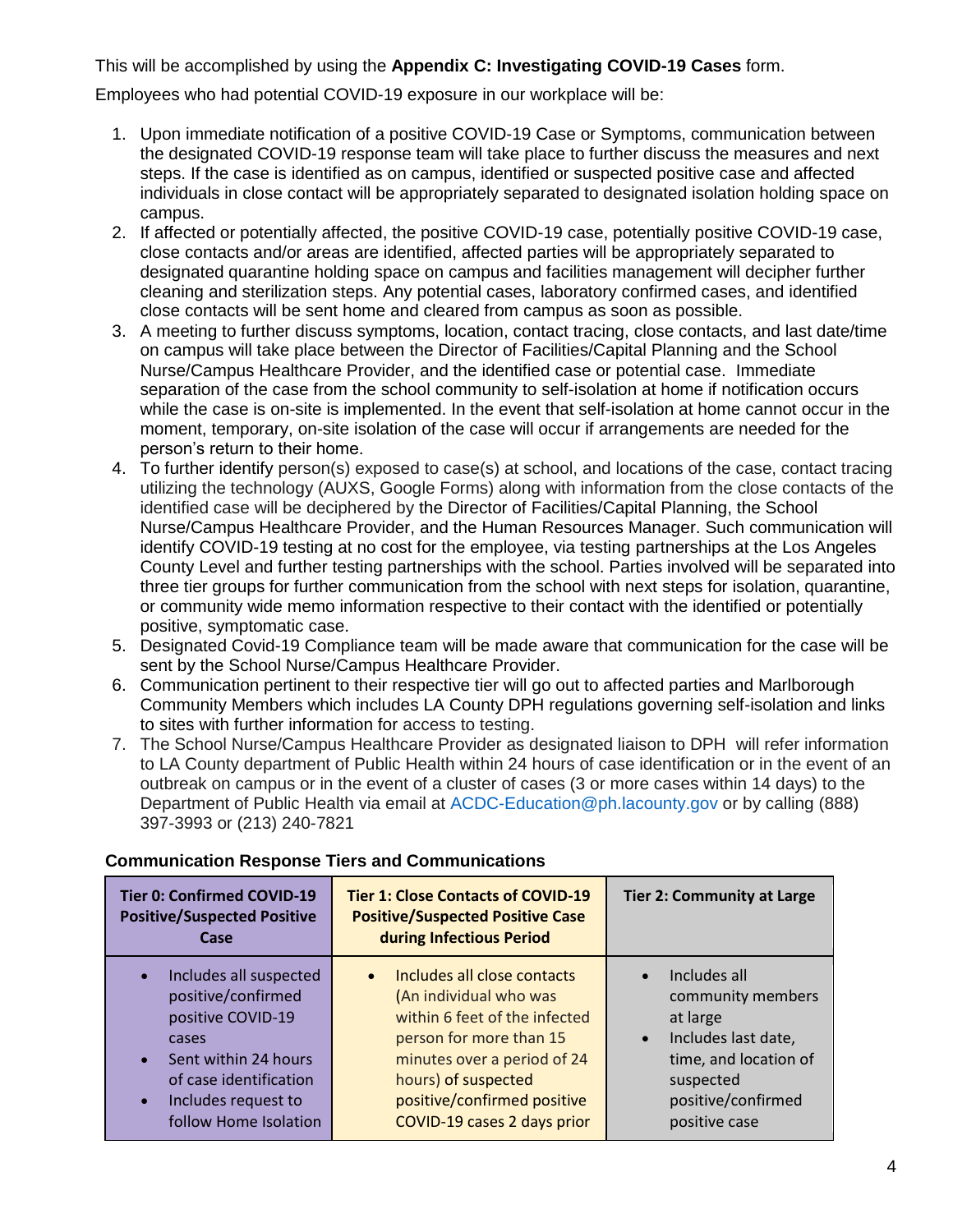| Instructions as set<br>forth by LACDPH and<br>instructions to do so<br>Includes awareness of<br>contact by LADPH<br>Case Contact<br><b>Investigation Program</b> | to case confirmation (with<br>PCR test) OR 2 days prior to<br>first symptoms<br>Includes request to follow<br><b>Home Quarantine</b><br>Instructions as set forth by<br><b>LACDPH</b> and instructions to<br>do so<br>Includes further instruction<br>on Home Isolation if<br>symptoms arise OR a<br>positive COVID-19 test result<br>during this time<br>Includes information for LA<br>County DPH testing sites and<br>access to testing | Includes delineation<br>of case as employee,<br>student or guest<br>Includes notice that<br>all persons with an<br>exposure should get<br>tested, whether they<br>have symptoms or<br>not<br>Includes information<br>for LA County DPH<br>testing sites and<br>access to testing<br>Includes next<br>steps/cleaning<br>measures and<br>protocols<br>Includes closure<br>notifications of<br>campus or affected<br>areas |
|------------------------------------------------------------------------------------------------------------------------------------------------------------------|--------------------------------------------------------------------------------------------------------------------------------------------------------------------------------------------------------------------------------------------------------------------------------------------------------------------------------------------------------------------------------------------------------------------------------------------|-------------------------------------------------------------------------------------------------------------------------------------------------------------------------------------------------------------------------------------------------------------------------------------------------------------------------------------------------------------------------------------------------------------------------|
|------------------------------------------------------------------------------------------------------------------------------------------------------------------|--------------------------------------------------------------------------------------------------------------------------------------------------------------------------------------------------------------------------------------------------------------------------------------------------------------------------------------------------------------------------------------------------------------------------------------------|-------------------------------------------------------------------------------------------------------------------------------------------------------------------------------------------------------------------------------------------------------------------------------------------------------------------------------------------------------------------------------------------------------------------------|

#### **Asymptomatic Testing to Identify Potential Exposure to COVID-19**

The School will provide PCR testing, free of charge, on site every week to every member of the school community, until further notice. Community members also have the option to have a PCR test done at one of three local off-site locations. The tests are being administered by Covid Testing Today through its partnership with PMH Laboratory, Inc. Click **[here](https://resources.finalsite.net/images/v1615865251/marlborough/pk0zxcd2i6hnxajfvkre/Link-COVID19TestingFactSheet-PMHLabs.pdf)** for a FAQ sheet by PMH Labs on testing methods and other important information about test results.

### **System for Communicating**

Our goal is to ensure that we have effective two-way communication with our employees, in a form they can readily understand, and that it includes the following information:

- Employees should report COVID-19 symptoms and possible hazards to either the School Nurse or the Director of Facilities and Capital Planning.
- Employees can report symptoms and hazards without fear of reprisal.
- Our procedures or policies for accommodating employees with medical or other conditions that put them at increased risk of severe COVID-19 illness.
- Employees have the option to voluntarily obtain testing through their health care provider or local testing centers, at no cost.
- In the event we are required to provide testing because of a workplace exposure or outbreak, we will communicate the plan for providing testing and inform affected employees of the reason for the testing and the possible consequences of a positive test.
- Information about COVID-19 hazards employees (including other employers and individuals in contact with our workplace) may be exposed to, what is being done to control those hazards, and our COVID-19 policies and procedures.
- Updates and other changes concerning Covid-19 protocols and procedures are communicated to employees via email and through employee meetings.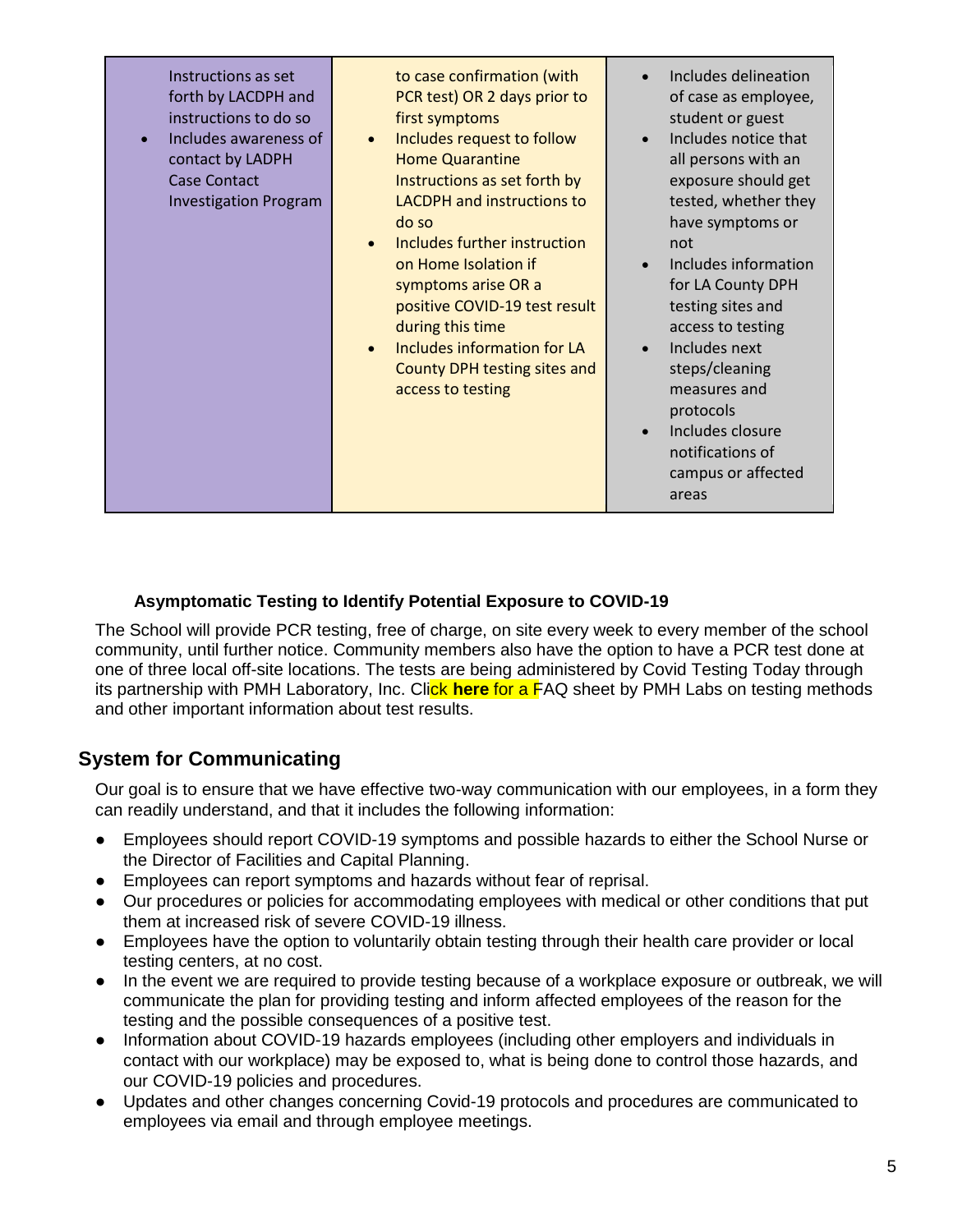## **Training and Instruction**

We will provide effective training and instruction that includes:

- Our COVID-19 policies and procedures to protect employees from COVID-19 hazards.
- Information regarding COVID-19-related benefits to which the employee may be entitled under applicable federal, state, or local laws.
- The fact that:
	- $\circ$  COVID-19 is an infectious disease that can be spread through the air.
	- $\circ$  COVID-19 may be transmitted when a person touches a contaminated object and then touches their eyes, nose, or mouth.
	- o An infectious person may have no symptoms.
- Methods of physical distancing of at least six feet and the importance of combining physical distancing with the wearing of face coverings.
- The fact that particles containing the virus can travel more than six feet, especially indoors, so physical distancing must be combined with other controls, including face coverings and hand hygiene, to be effective.
- The importance of frequent hand washing with soap and water for at least 20 seconds and using hand sanitizer when employees do not have immediate access to a sink or hand washing facility, and that hand sanitizer does not work if the hands are soiled.
- Proper use of face coverings and the fact that face coverings are not respiratory protective equipment - face coverings are intended to primarily protect other individuals from the wearer of the face covering.
- COVID-19 symptoms, and the importance of obtaining a COVID-19 test and not coming to work if the employee has COVID-19 symptoms.
- Ongoing training and information updates as received from State and County health officials.
- A Community *Health & Safety Pledge* (click **[here](https://resources.finalsite.net/images/v1615865221/marlborough/osdchoqg11mswzvyyoer/Link-COVID19HealthandSafetyPledge.pdf)**) that establishes expectations and responsibilities around issues of personal health and safety. By signing the Pledge, every community member (employees, parents, and students) agrees to do his/her/their part to help keep the community safe, and commits to abide by and uphold various safety measures in an effort to help minimize the spread of COVID-19.

**Appendix D: COVID-19 Training Roster** will be used to document this training.

# **Exclusion of COVID-19 Cases**

Where we have a COVID-19 case in our workplace, we will limit transmission by:

- Ensuring that COVID-19 cases are excluded from the workplace until our return-to-work requirements are met.
- Excluding employees with COVID-19 exposure from the workplace for 14 days after the last known COVID-19 exposure to a COVID-19 case.
- Continuing and maintaining an employee's earnings, seniority, and all other employee rights and benefits whenever we have demonstrated that the COVID-19 exposure is work related. See the Human Resources Manager for additional information on employer-provided sick leave benefits.
- Providing employees at the time of exclusion with information on available benefits.

# **Reporting, Recordkeeping, and Access**

It is our policy to:

- Report information about COVID-19 cases at our workplace to the local health department whenever required by law, and provide any related information requested by the local health department.
- Report immediately to Cal/OSHA any COVID-19-related serious illnesses or death, as defined under CCR Title 8 section 330(h), of an employee occurring in our place of employment or in connection with any employment.
- Maintain records of the steps taken to implement our written COVID-19 Prevention Program in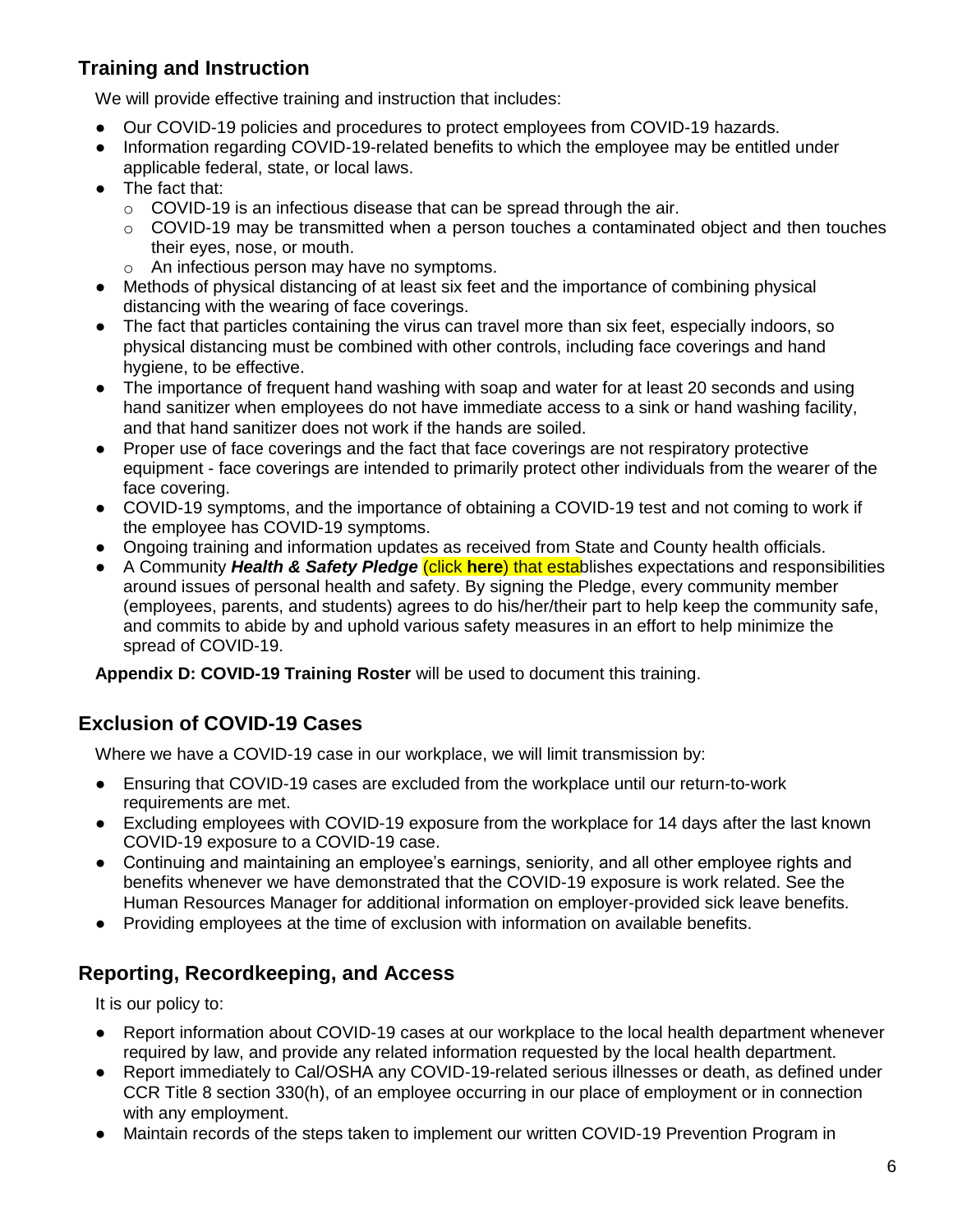accordance with CCR Title 8 section 3203(b).

- Make our written COVID-19 Prevention Program available at the workplace to employees, authorized employee representatives, and to representatives of Cal/OSHA immediately upon request.
- Use the **Appendix C: Investigating COVID-19 Cases** form to keep a record of and track all COVID-19 cases. The information will be made available to employees, authorized employee representatives, or as otherwise required by law, with personal identifying information removed.

### **Return-to-Work Criteria**

- COVID-19 cases with COVID-19 symptoms will not return to work until all the following have occurred:
	- o At least 24 hours have passed since a fever of 100.4 or higher has resolved without the use of fever-reducing medications.
	- o COVID-19 symptoms have improved.
	- o At least 10 days have passed since COVID-19 symptoms first appeared.
- COVID-19 cases who tested positive but never developed COVID-19 symptoms will not return to work until a minimum of 10 days have passed since the date of specimen collection of their first positive COVID-19 test.
- A negative COVID-19 test will not be required for an employee to return to work.
- If an order to isolate or quarantine an employee is issued by a local or state health official, the employee will not return to work until the period of isolation or quarantine is completed or the order is lifted. If no period was specified, then the period will be 10 days from the time the order to isolate was effective, or 14 days from the time the order to quarantine was effective.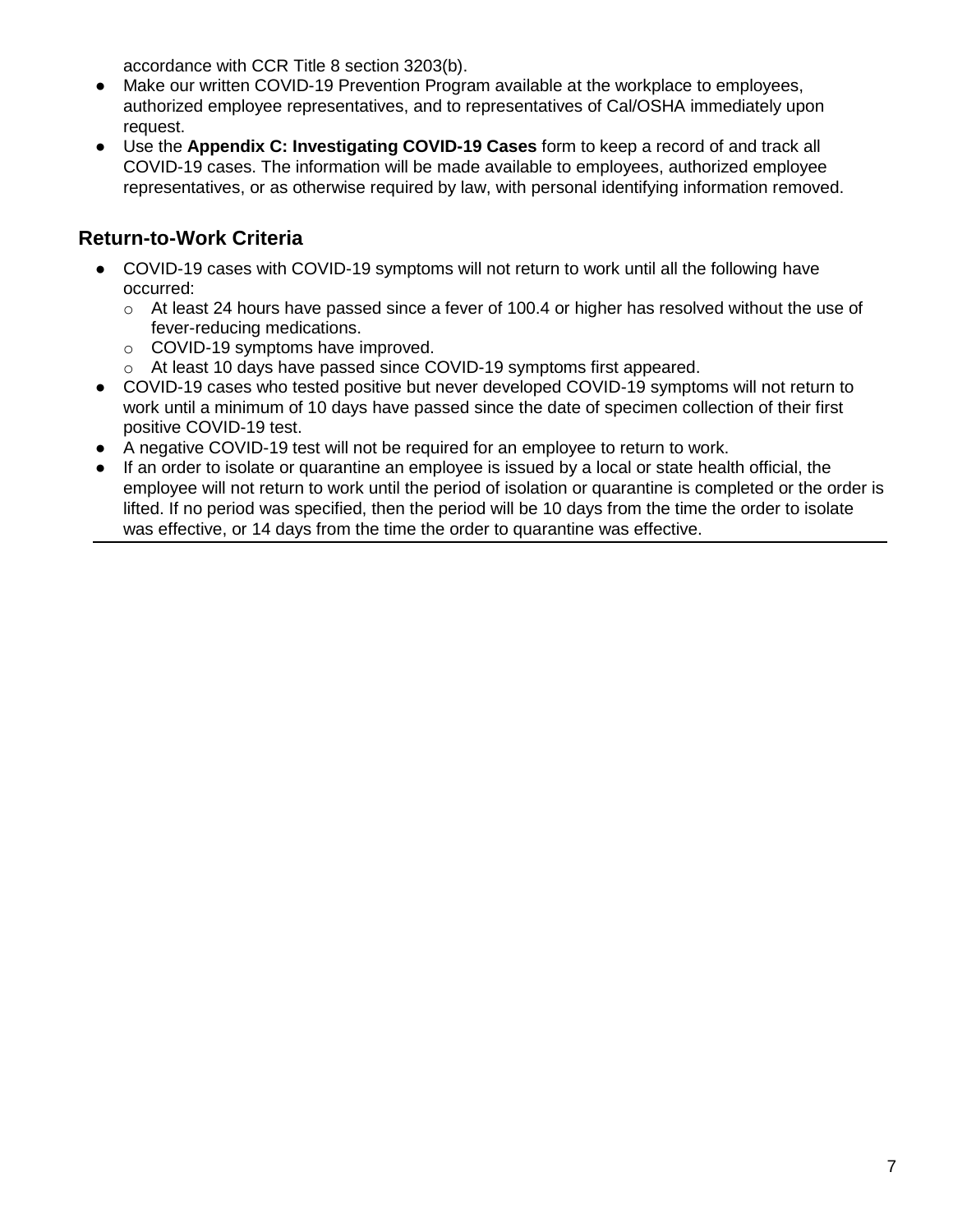### **Appendix A: Identification of COVID-19 Hazards**

All persons, regardless of symptoms or negative COVID-19 test results, will be considered potentially infectious. Particular attention will be paid to areas where people may congregate or come in contact with one another, regardless of whether employees are performing an assigned work task or not. For example: meetings, entrances, bathrooms, hallways, aisles, walkways, elevators, break or eating areas, cool-down areas, and waiting areas.

Evaluation of potential workplace exposure will be to all persons at the workplace or who may enter the workplace, including coworkers, employees of other entities, members of the public, customers or clients, and independent contractors. We will consider how employees and other persons enter, leave, and travel through the workplace, in addition to addressing fixed work locations.

**Person(s) conducting the evaluation**: **\_\_\_\_\_\_\_\_\_\_\_\_\_\_\_\_\_**

**Date**: **\_\_\_\_\_\_\_\_\_\_\_\_\_\_\_\_\_**

**Name(s) of employee and authorized employee representative that participated:** 

| Interaction, area, activity,<br>work task, process,<br>equipment and material<br>that potentially exposes<br>employees to COVID-19<br>hazards | <b>Places and times</b> | <b>Potential for COVID-19</b><br>exposures and employees<br>affected, including members<br>of the public and employees<br>of other employers | <b>Existing and/or</b><br>additional COVID-19<br>prevention controls,<br>including barriers,<br>partitions and<br>ventilation |
|-----------------------------------------------------------------------------------------------------------------------------------------------|-------------------------|----------------------------------------------------------------------------------------------------------------------------------------------|-------------------------------------------------------------------------------------------------------------------------------|
|                                                                                                                                               |                         |                                                                                                                                              |                                                                                                                               |
|                                                                                                                                               |                         |                                                                                                                                              |                                                                                                                               |
|                                                                                                                                               |                         |                                                                                                                                              |                                                                                                                               |
|                                                                                                                                               |                         |                                                                                                                                              |                                                                                                                               |
|                                                                                                                                               |                         |                                                                                                                                              |                                                                                                                               |
|                                                                                                                                               |                         |                                                                                                                                              |                                                                                                                               |
|                                                                                                                                               |                         |                                                                                                                                              |                                                                                                                               |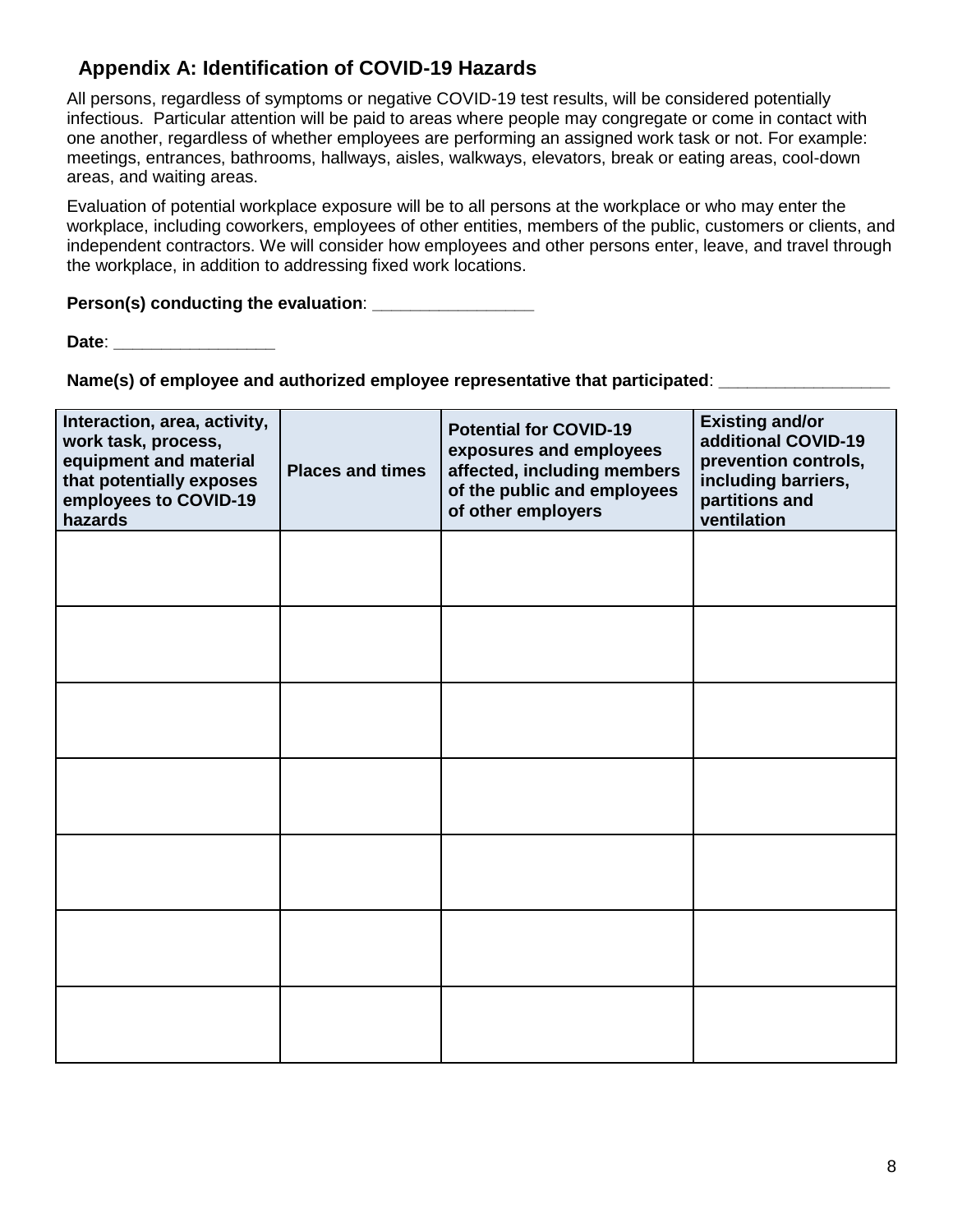# **Appendix B: COVID-19 Inspections**

**Date: \_\_\_\_\_\_\_\_\_\_\_\_\_\_\_\_\_**

**Name of person(s) conducting the inspection**: **\_\_\_\_\_\_\_\_\_\_\_\_\_\_\_\_\_**

**Work location evaluated**: **\_\_\_\_\_\_\_\_\_\_\_\_\_\_\_\_\_**

| <b>Exposure Controls</b>                                                                           | <b>Status</b> | <b>Person Assigned</b><br>to Correct | <b>Date Corrected</b> |
|----------------------------------------------------------------------------------------------------|---------------|--------------------------------------|-----------------------|
| <b>Engineering</b>                                                                                 |               |                                      |                       |
| <b>Barriers/partitions</b>                                                                         |               |                                      |                       |
| Ventilation (amount of fresh air and<br>filtration maximized)                                      |               |                                      |                       |
| Additional room air filtration                                                                     |               |                                      |                       |
| Visible signage present                                                                            |               |                                      |                       |
| <b>Administrative</b>                                                                              |               |                                      |                       |
| Physical distancing                                                                                |               |                                      |                       |
| Surface cleaning and disinfection<br>(frequently enough and adequate<br>supplies)                  |               |                                      |                       |
| Hand washing facilities (adequate<br>numbers and supplies)                                         |               |                                      |                       |
| Disinfecting and hand sanitizing solutions<br>being used according to manufacturer<br>instructions |               |                                      |                       |
| PPE (not shared, available and being worn)                                                         |               |                                      |                       |
| Gloves                                                                                             |               |                                      |                       |
| Face shields/goggles                                                                               |               |                                      |                       |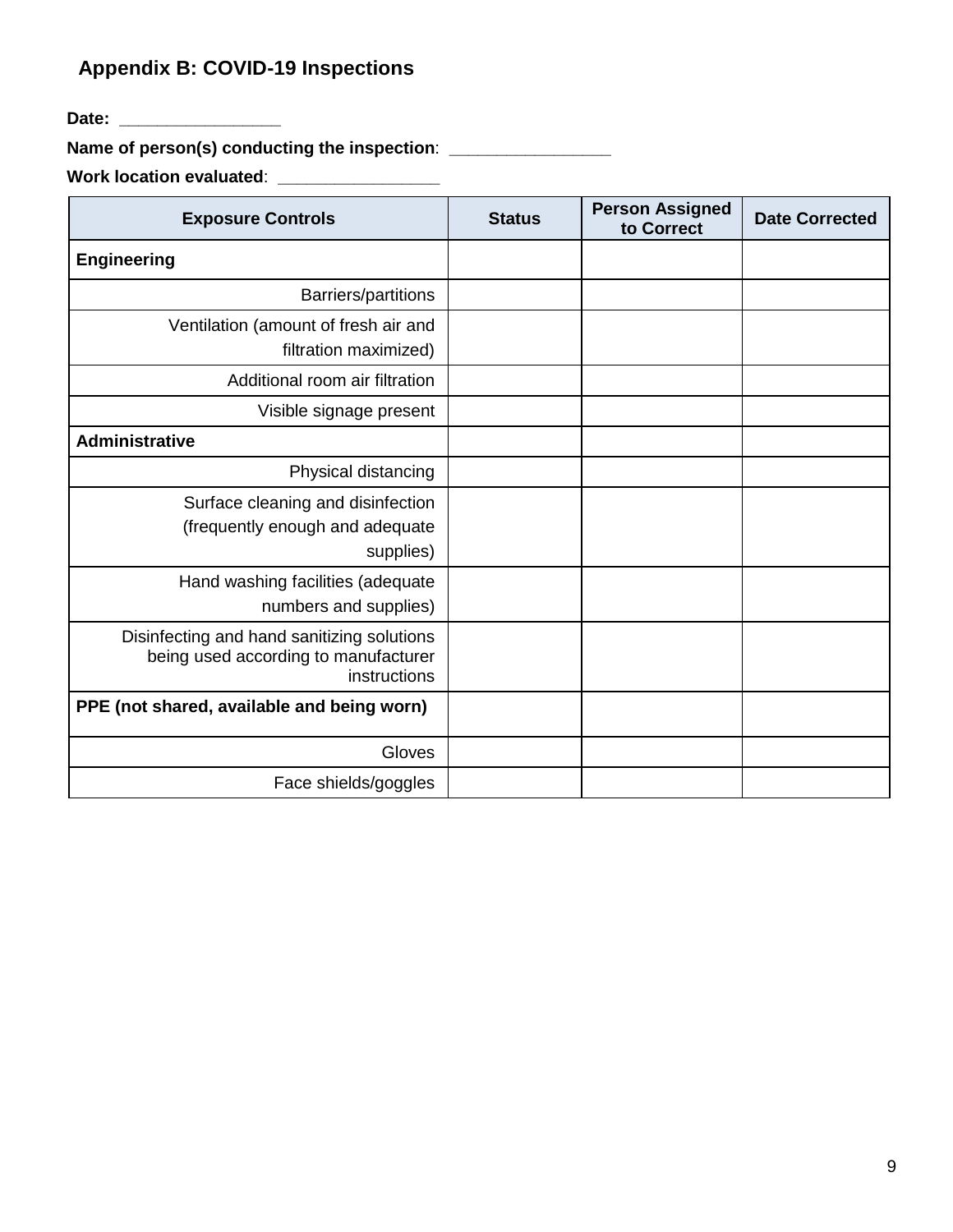### **Appendix C: Investigating COVID-19 Cases**

All personal identifying information of COVID-19 cases or symptoms will be kept confidential. All COVID-19 testing or related medical services provided by us will be provided in a manner that ensures the confidentiality of employees, with the exception of unredacted information on COVID-19 cases that will be provided immediately upon request to the local health department, CDPH, Cal/OSHA, the National Institute for Occupational Safety and Health (NIOSH), or as otherwise required by law.

All employees' medical records will also be kept confidential and not disclosed or reported without the employee's express written consent to any person within or outside the workplace, with the following exceptions: (1) Unredacted medical records provided to the local health department, CDPH, Cal/OSHA, NIOSH, or as otherwise required by law immediately upon request; and (2) Records that do not contain individually identifiable medical information or from which individually identifiable medical information has been removed.

**Date:**  $\blacksquare$ 

**Name of person(s) conducting the investigation**: **\_\_\_\_\_\_\_\_\_\_\_\_\_\_\_\_\_**

| <b>Employee (or non-</b><br>employee*) name:                                                      | <b>Occupation (if non-</b><br>employee, why they<br>were in the workplace):                                           |  |
|---------------------------------------------------------------------------------------------------|-----------------------------------------------------------------------------------------------------------------------|--|
| <b>Location where</b><br>employee worked (or<br>non-employee was<br>present in the<br>workplace): | Date investigation was<br>initiated:                                                                                  |  |
| Was COVID-19 test<br>offered?                                                                     | Name(s) of staff<br>involved in the<br>investigation:                                                                 |  |
| Date and time the<br>COVID-19 case was<br>last present in the<br>workplace:                       | Date of the positive or<br>negative test and/or<br>diagnosis:                                                         |  |
| Date the case first had<br>one or more COVID-19<br>symptoms:                                      | <b>Information received</b><br>regarding COVID-19<br>test results and onset<br>of symptoms (attach<br>documentation): |  |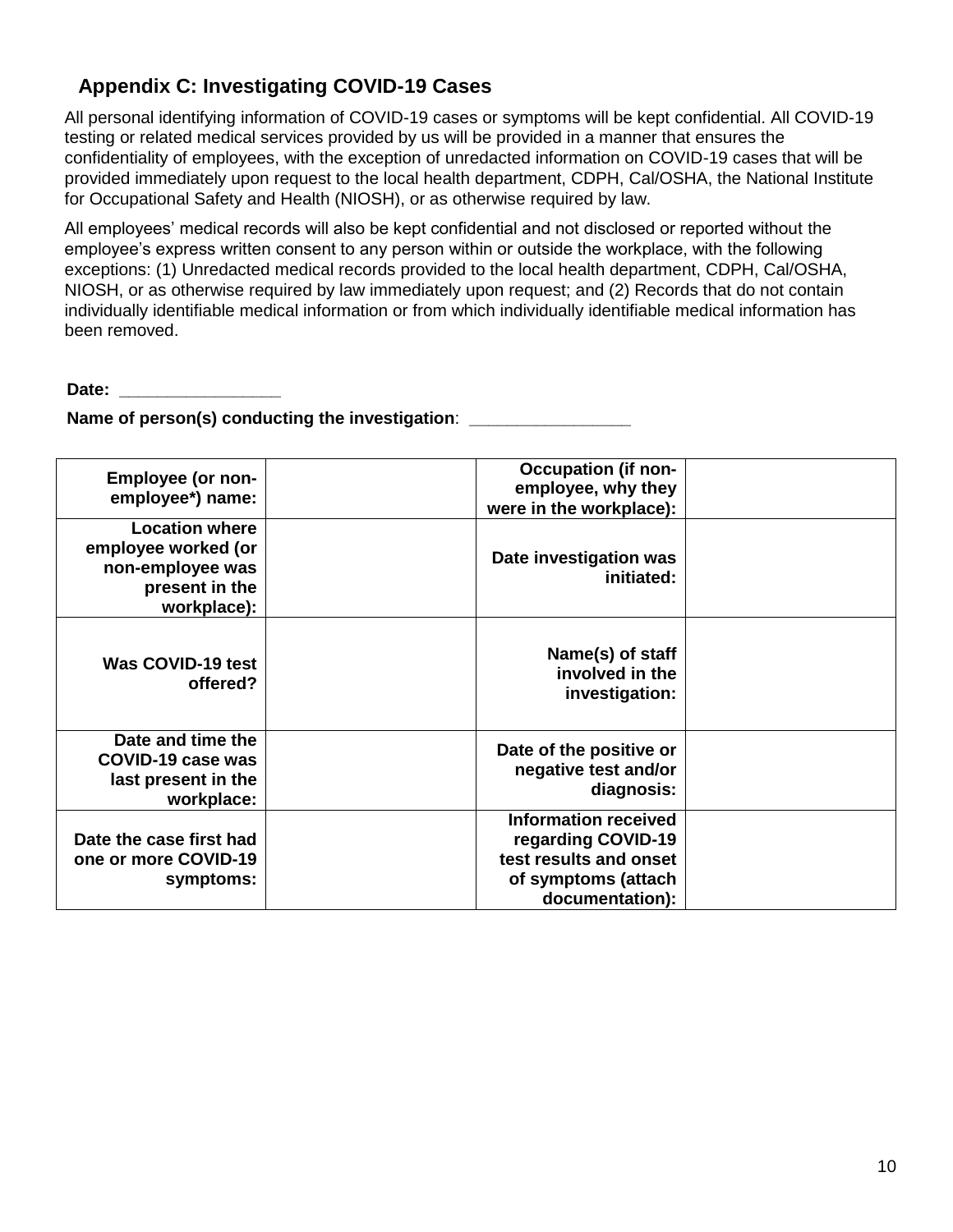| <b>Results of the</b> |
|-----------------------|
| evaluation of the     |
| COVID-19 case and all |
| locations at the      |
| workplace that may    |
| have been visited by  |
| the COVID-19 case     |
| during the high-risk  |
| exposure period, and  |
| who may have been     |
| exposed (attach       |
| additional            |
| information):         |
|                       |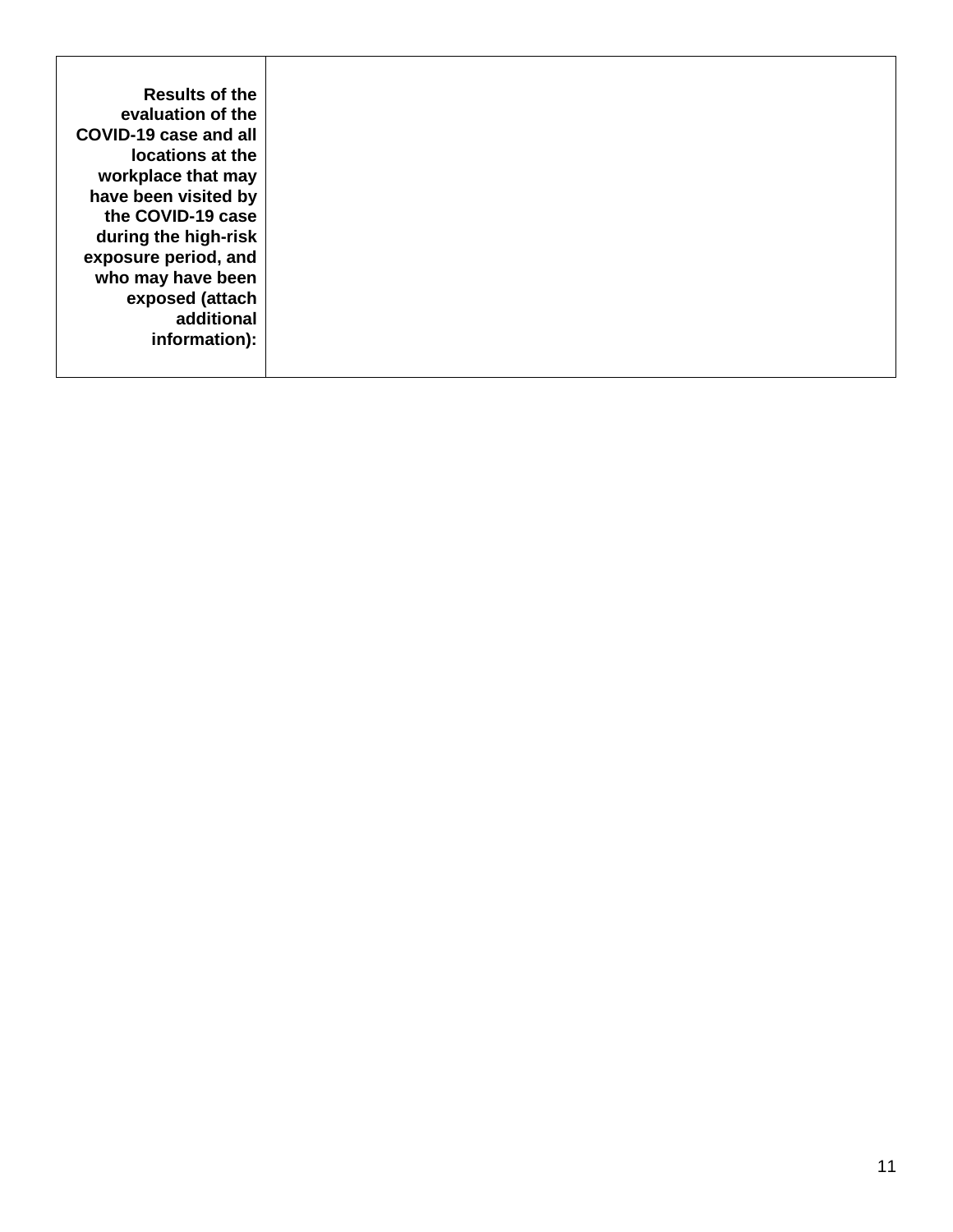| Notice given (within one business day, in a way that does not reveal any personal identifying<br>information of the COVID-19 case) of the potential COVID-19 exposure to: |                                                    |                                                          |  |
|---------------------------------------------------------------------------------------------------------------------------------------------------------------------------|----------------------------------------------------|----------------------------------------------------------|--|
|                                                                                                                                                                           | Date:                                              |                                                          |  |
| All employees who<br>may have had COVID-<br>19 exposure and their<br>authorized<br>representatives.                                                                       | Names of employees that<br>were notified:          |                                                          |  |
|                                                                                                                                                                           | Date:                                              |                                                          |  |
| Independent<br>contractors and other<br>employers present at<br>the workplace during<br>the high-risk exposure<br>period.                                                 | <b>Names of individuals that</b><br>were notified: |                                                          |  |
| What were the<br>workplace conditions<br>that could have<br>contributed to the risk<br>of COVID-19 exposure?                                                              |                                                    | What could be done<br>to reduce exposure<br>to COVID-19? |  |
| Was the local health<br>department notified?                                                                                                                              |                                                    | Date:                                                    |  |

\*Should an employer be made aware of a non-employee infection source COVID-19 status.